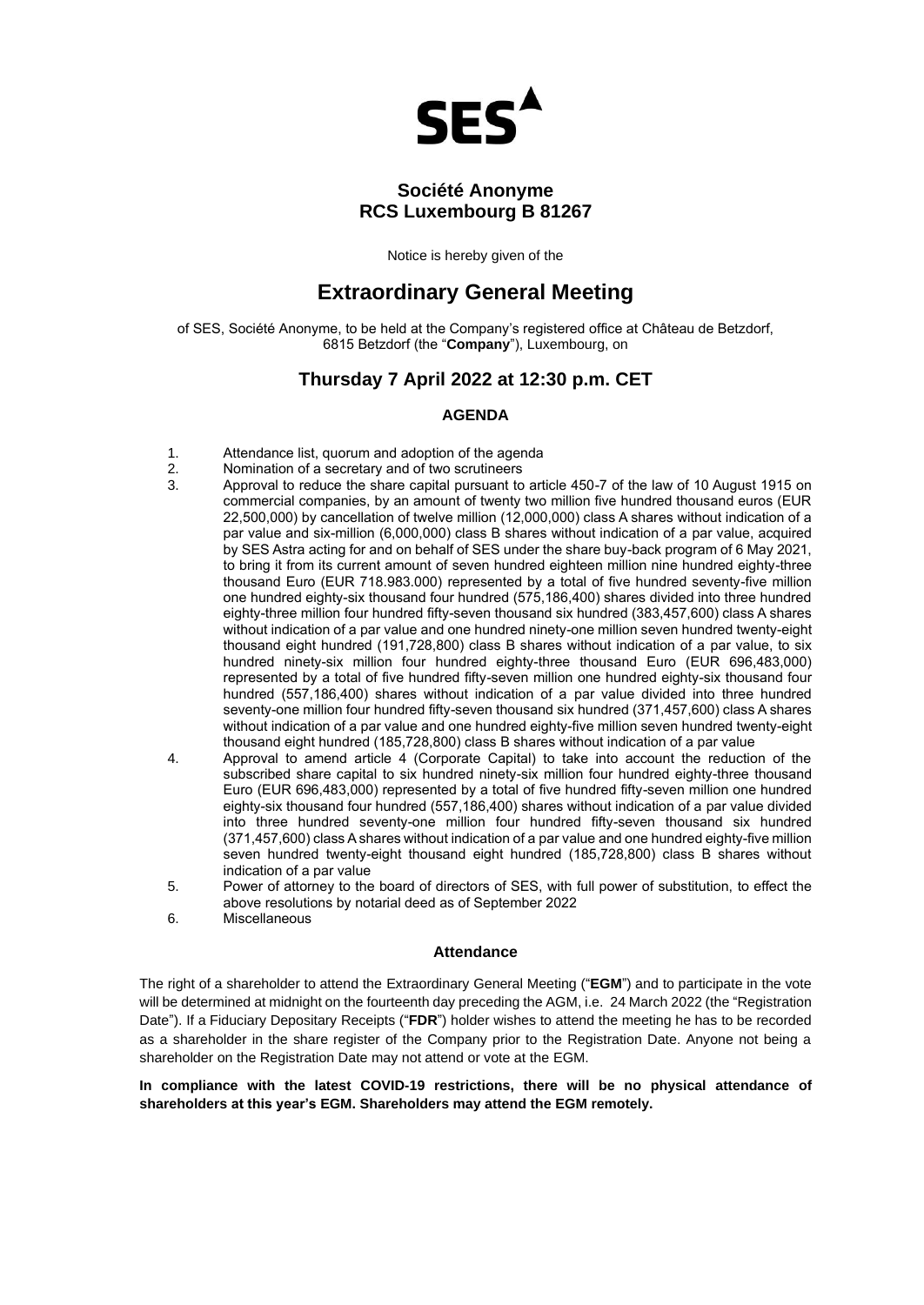### **Withdrawal of FDRs and Conversion into A-shares**

An FDR holder who wants to convert FDRs into A-shares has to request this conversion in accordance with conditions 12 and 16 of the Terms and Conditions of the Amended and Restated Fiduciary Deposit Agreement dated 26 September 2001. This document is available at the Banque et Caisse d'Epargne de l'Etat, Luxembourg. No charge for conversion will be requested for natural persons who are not yet shareholders of category A and who proceed to a conversion of a maximum of 10,000 FDRs into A-shares, allowing them to participate in the EGM of 7 April 2022.

The latest date for withdrawing FDRs and converting into A-shares for attendance at the EGM is 24 March 2022 at 4:30 p.m. CET. Shareholders who have converted their FDRs into A-shares prior to that date, will receive a copy of the EGM documents, including the voting certificate and details required to attend the EGM remotely. Please feel free to contact Banque et Caisse d'Épargne de l'État, Luxembourg, for further queries in this respect, at the following address[: corporateactions.sec@spuerkeess.lu](mailto:corporateactions.sec@spuerkeess.lu)

### **Voting instructions**

The FDR holder is entitled, subject to any applicable provisions (e.g. Luxembourg law, articles of association, shareholders' thresholds and concession agreement) to instruct the Fiduciary via his bank as to the exercise of the voting rights by means of a voting certificate available on request at the bank where the FDRs are held.

In order for the voting instructions to be valid, the voting certificate form must be completed and duly signed by the FDR holder or, as the case may be, the beneficial owner. Please feel free to contact Banque et Caisse d'Épargne de l'État, Luxembourg, for further queries in this respect at the following address: [corporateactions.sec@spuerkeess.lu](mailto:corporateactions.sec@spuerkeess.lu)

Upon receipt of the voting certificate on or before the date determined by the Fiduciary (being at the latest 4 April 2022 at 5:00 p.m. CET) with such certification and evidence as requested by the Fiduciary or by the Company, the Fiduciary shall transmit to the Company the relevant certifications and supporting evidence and the Company shall verify whether the relevant holders of FDRs or the beneficial owners thereof would qualify as an A-shareholder of the Company if in lieu of FDRs they would hold the corresponding number of A-shares.

If within eight Luxembourg business days from the receipt of such certification and supporting evidence, the Company has not notified the Fiduciary of its rejection of the request of a holder to exercise its voting rights pertaining to the A-shares underlying its FDRs, the Company shall be deemed to have accepted the relevant voting request.

After receipt of the written approval of the voting request by the Company, the Fiduciary shall vote or cause to be voted in accordance with the instructions set forth in such requests. The Fiduciary may designate and appoint authorized representatives to attend the meeting and vote on behalf of the FDR holders.

The voting instructions are deemed to be irrevocable and definitive 48 hours prior to the time for which the meeting has been convened, i.e. at the latest on 5 April 2022 at 12:30 a.m. CET. If the Fiduciary has not received voting instructions from the FDR holder, the Fiduciary shall be deemed to have been instructed to vote in the manner proposed by the Board of Directors in the relevant meeting.

There will be no vote under item 6. Miscellaneous

#### **Amendments to the Agenda**

One or more shareholders owning together at least 5% of the share capital of SES have the right to add items to the agenda of the EGM and may deposit draft resolutions regarding items listed on the agenda or proposed to be added to the agenda. This request will need to be received at the latest the twenty–second day (i.e. 16 March 2022) preceding the EGM and made in writing via mail (to: SES, attn. Ms Sarah Gavin, Château de Betzdorf, L-6815 Betzdorf, Luxembourg) or e-mail (to: shareholders@ses.com) and will need to include a justification or draft resolution to be adopted at the EGM. The written request will need to include a contact address (mail or e-mail) to which the Company can confirm receipt within 48 hours from the receipt of the request.

At the latest fifteen days (i.e. 23 March 2022) preceding the EGM, the Company will then publish a revised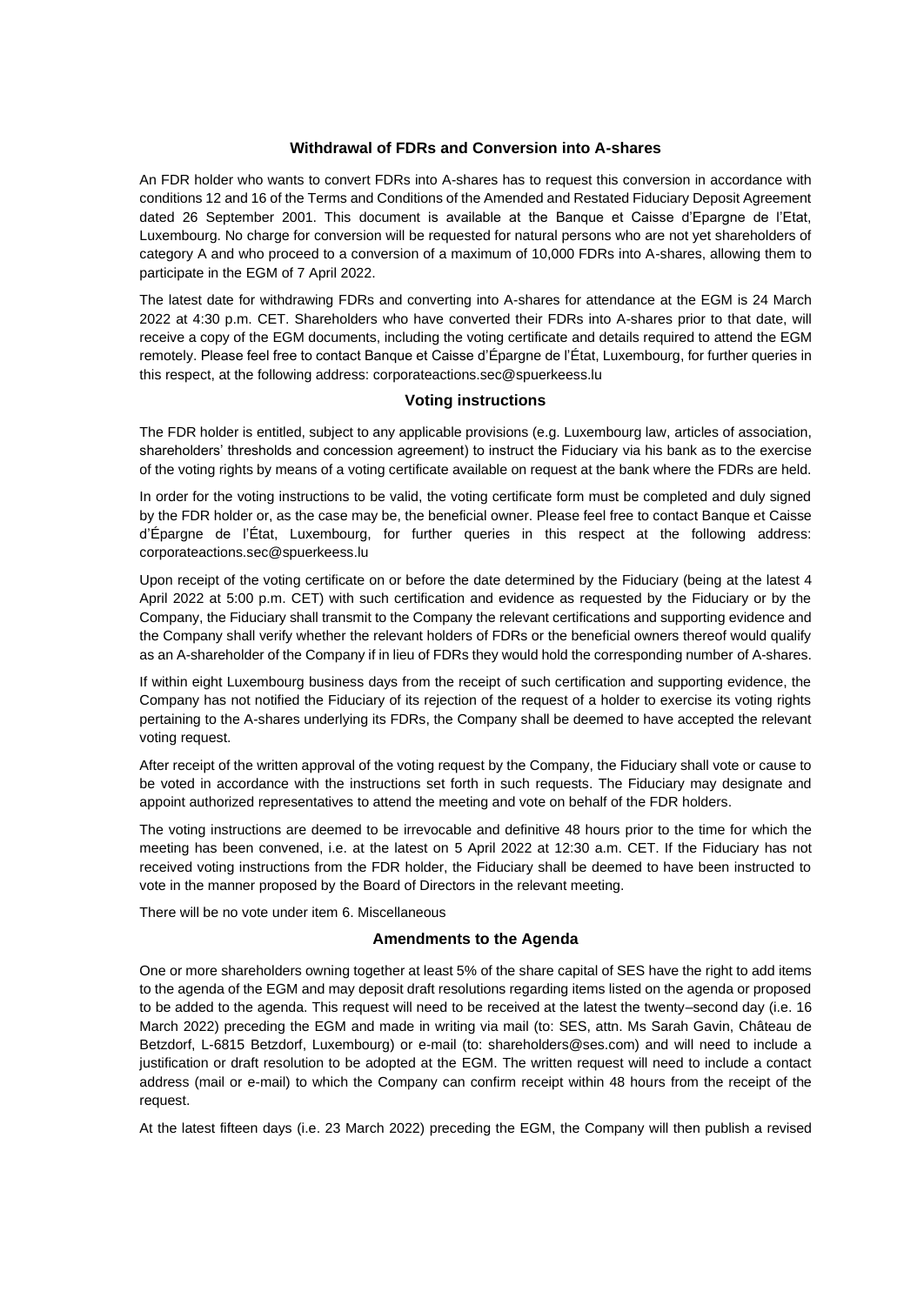agenda.

### **Documents made available by SES**

Documents made available by the Company (including the recommendations of the Board of Directors) for the purpose of this meeting may be inspected during normal working hours by the FDR holders at the offices of the Fiduciary, Banque et Caisse d'Épargne de l'État, Luxembourg, Securities Department, 1, rue Zithe, L-2954 Luxembourg, or alternatively at the offices of the Listing Agents, BGL BNP Paribas S.A., 50, avenue J.F. Kennedy, L-2951 Luxembourg and Société Générale, GSSI/GIS/CMO/AGL, 32, rue du Champ de Tir, F-44312 Nantes Cedex 3, and are available on the following websites [www.ses.com](http://www.ses.com/) and [www.spuerkeess.lu/SES](http://www.spuerkeess.lu/SES)

Please feel free to contact SES for further queries in this respect at the following address: [shareholders@ses.com](mailto:shareholders@ses.com)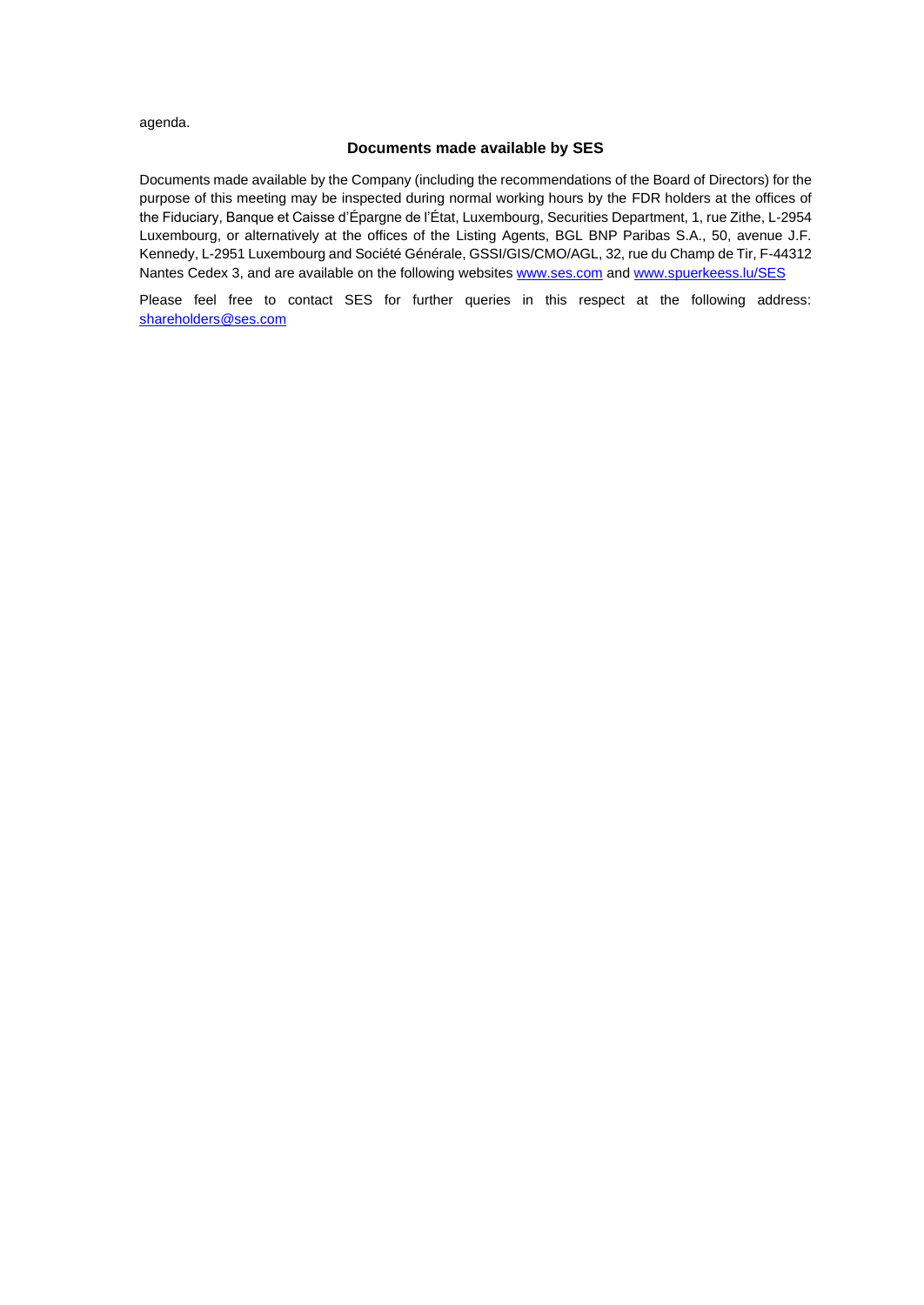# **Extraordinary General Meeting**

### **3 Approval of cancellation of shares and reduction of share capital**

The Board proposes the following resolution to be adopted by the extraordinary general meeting

### **Draft Resolution**

The Extraordinary General Meeting of Shareholders approves as a matter of principle, to reduce the share capital pursuant to article 450-7 of the law of 10 August 1915 on commercial companies, by an amount of twenty two million five hundred thousand euros (EUR 22,500,000) by cancellation of twelve million (12,000,000) class A shares without indication of a par value and six-million (6,000,000) class B shares without indication of a par value, to bring it from its current amount of seven hundred eighteen million nine hundred eighty-three thousand Euro (EUR 718.983.000) represented by a total of five hundred seventy-five million one hundred eighty-six thousand four hundred (575,186,400) shares divided into three hundred eighty-three million four hundred fifty-seven thousand six hundred (383,457,600) class A shares without indication of a par value and one hundred ninety-one million seven hundred twenty-eight thousand eight hundred (191,728,800) class B shares without indication of a par value, to six hundred ninety-six million four hundred eighty-three thousand Euro (EUR 696,483,000) represented by a total of five hundred fifty-seven million one hundred eighty-six thousand four hundred (557,186,400) shares without indication of a par value divided into three hundred seventy-one million four hundred fifty-seven thousand six hundred (371,457,600) class A shares without indication of a par value and one hundred eighty-five million seven hundred twenty-eight thousand eight hundred (185,728,800) class B shares without indication of a par value.

### **4 Approval to the amendment of Article 4 of the Articles of Association**

The Board proposes the following resolution to be adopted by the extraordinary general meeting

### **Draft Resolution**

The Extraordinary General Meeting of Shareholders approves to amend article 4 (Corporate Capital) to take into account the reduction of the subscribed share capital to six hundred ninety-six million four hundred eightythree thousand Euro (EUR 696,483,000) represented by a total of five hundred fifty-seven million one hundred eighty-six thousand four hundred (557,186,400) shares without indication of a par value divided into three hundred seventy-one million four hundred fifty-seven thousand six hundred (371,457,600) class A shares without indication of a par value and one hundred eighty-five million seven hundred twenty-eight thousand eight hundred (185,728,800) class B shares without indication of a par value.

#### The amended Article 4, 1<sup>st</sup> paragraph shall read:

The Company has a subscribed share capital of six hundred ninety-six million four hundred eighty-three thousand Euro (€ 696,483,000) represented by five hundred fifty-seven million one hundred eighty-six thousand four hundred (557,186,400) shares without indication of a par value. The share capital is divided in three hundred seventy-one million four hundred fifty-seven thousand six hundred (371,457,600) class A shares without indication of a par value and one hundred eighty-five million seven hundred twenty-eight thousand eight hundred (185,728,800) class B shares without indication of a par value.

### **5 Power of attorney to the board of directors of SES**